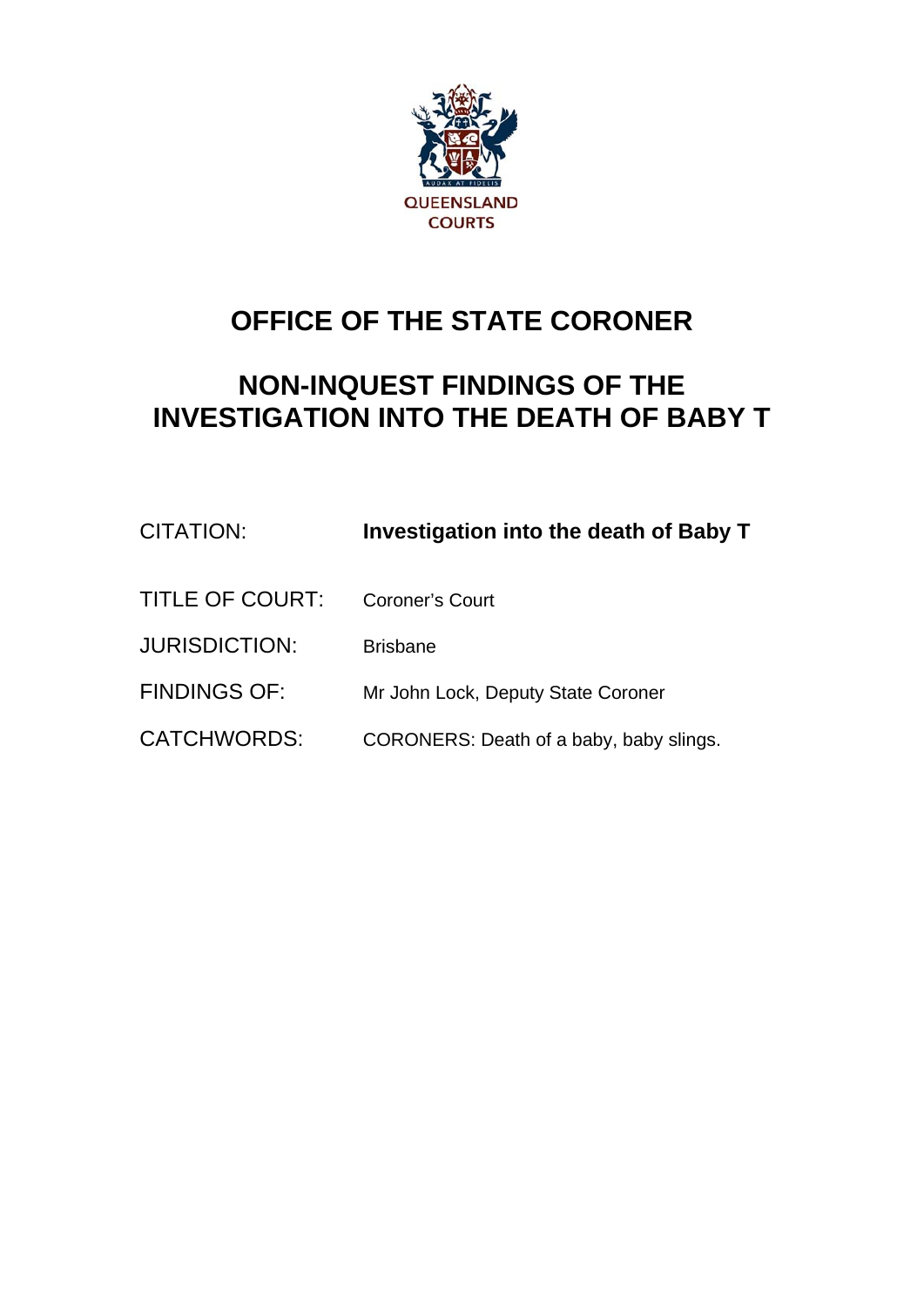# *Introduction*

Baby T was three weeks old. The baby's mother was a non-smoker and nondrinker.

Baby T was born by an uncomplicated Caesarean section. Baby T was feeding and sleeping normally and was being breastfed. The mother took the baby to her GP for a scheduled 10 day appointment and had made appointments for six-week scheduled injections. Baby T had a slight cold but was improving.

#### **Events of the day**

Baby T and mother and father were at a shopping centre. The mother was carrying Baby T in an infant sling over her shoulder and the baby had been breastfed. The sling the baby was in was purchased over the Internet and had been used for an older sibling.

The family started the day normally and they made an arrangement to meet the mother's brother at the shopping centre for an early lunch.

They took the escalator to the second level and Baby T's mother sat down on the seats and started to breastfeed. For all this time Baby T was placed in an over the shoulder carry sling. Baby T was held within the sling on the mother's chest and was positioned across the mother's body with the head slightly higher than the feet.

The family continued to move around the centre and then the father noted one of the baby's arms was sticking out of the sling and appeared pale. The mother noted that the baby was not moving and then noticed blood and froth around the nose and mouth.

Baby T's father called 000 and they attended at the Police Beat in the shopping centre. Police commenced CPR at about 11:11 hours until Queensland Ambulance Service (QAS) arrived. The QAS were called at 11:06 hours and arrived at 11:13 hours. Resuscitation continued and the baby developed spontaneous cardiac activity at 11:35 hours, approximately 30 minutes after QAS had first been called. Baby T was then transferred to hospital.

A paediatric specialist advised police there were no obvious signs of injuries or indications of violence. Testing indicated Baby T had suffered significant brain damage from the period of impaired blood and oxygen supply (hypoxic ischaemic encephalopathy). Testing had shown evidence of an infection with respiratory syncytial virus (RSV).

There were no signs of clinical improvement and active treatment was ceased. Baby T died shortly afterwards.

CCTV footage has been obtained and shows the baby alive and moving and corroborates the versions supplied by the parents.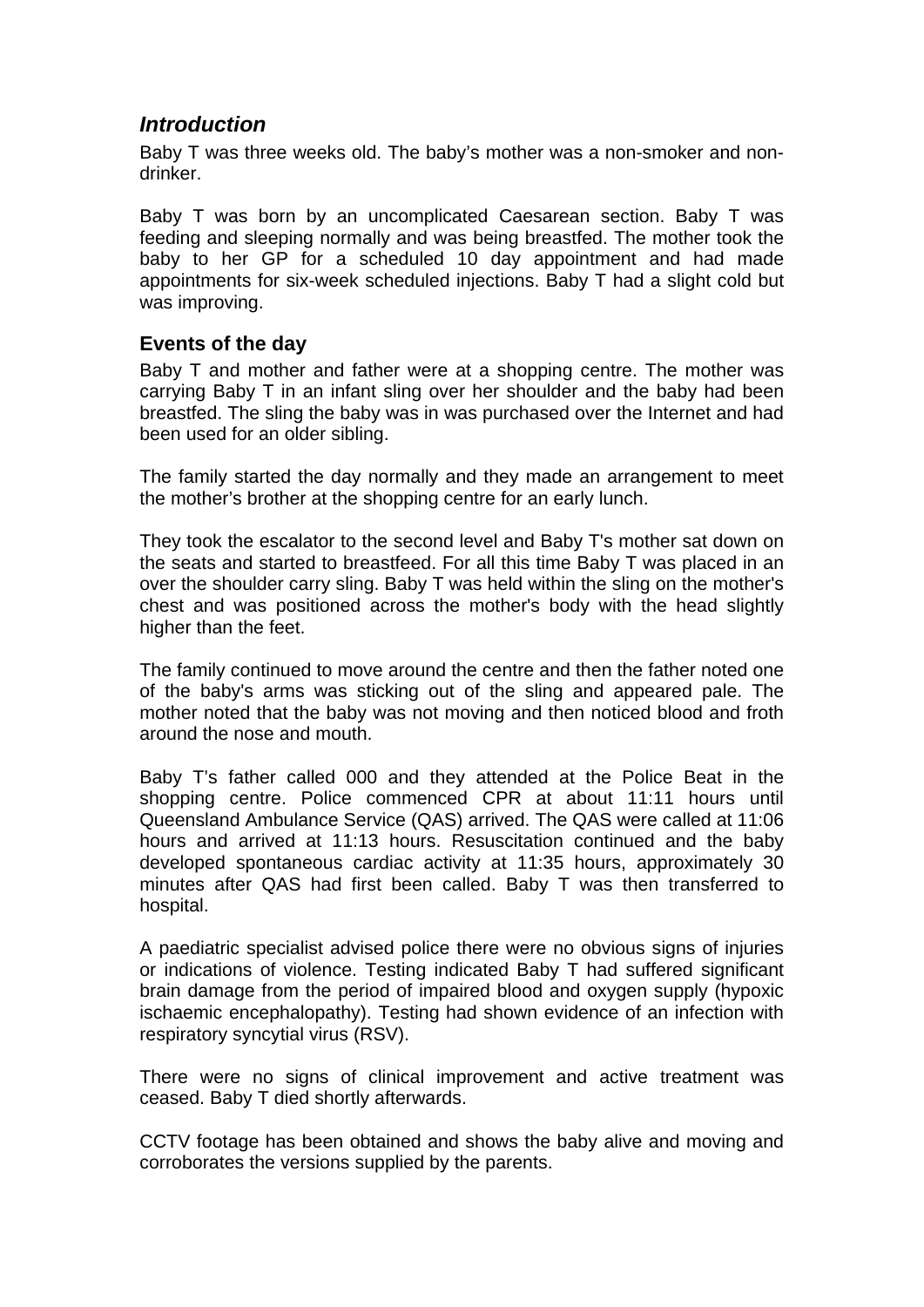# **Autopsy Examination**

A full autopsy examination was ordered. An external examination found a well nourished baby with no injuries. There were no abnormal features to suggest an underlying syndrome. An internal examination found swelling of the brain but no other findings suggestive of underlying syndrome, and no injuries.

Histology of the lungs showed changes consistent with resolving RSV infection and secondary bacterial infection. This had not progressed to pneumonia. There was also acute inflammation in the upper airways but this would have developed after admission to hospital. All other test results were non-contributory.

The pathologist considered that the immediate cause of death was hypoxic ischaemic encephalopathy resulting from the cardiorespiratory arrest.

The underlying cause of the cardiorespiratory arrest was most likely asphyxia, resulting from a combination of factors.

Firstly, this included the infant sling as it was very likely this contributed to the development of asphyxia, by causing a degree of suffocation by impeding the baby's ability to breathe.

Secondly, there was a history of recent cold like symptoms, and RSV was identified with inflammatory changes consistent with resolving RSV pneumonia. This was considered to have reduced respiratory reserve, which in normal circumstances may not have been significant, but was significant in combination with other factors.

Thirdly, as the baby was lying against the mother's body this may have also increased the likelihood of asphyxia. Asphyxial deaths in infants typically leave no signs that can be detected on post-mortem examination.

## **Report of Office of Fair Trading**

The coroner was aware that deaths had previously been attributed to infant slings, and safety warnings had been issued in Australia and other countries. The coroner referred the issue of the safety of baby sling carriers to the Office of Fair Trading (OFT), which has responsibility for product safety regulation in Queensland and works closely with other state agencies and the Australian Competition and Consumer Commission (ACCC).

#### **Current Safety Initiatives**

The report noted there is a considerable amount of safety information available to consumers on the safe use of baby sling carriers. A number of current USA, Canadian and Australian government and some industry initiatives appear to present similar consumer safety messages associated with the product. These are:

 Keep the child's face and especially nose and mouth uncovered at all times.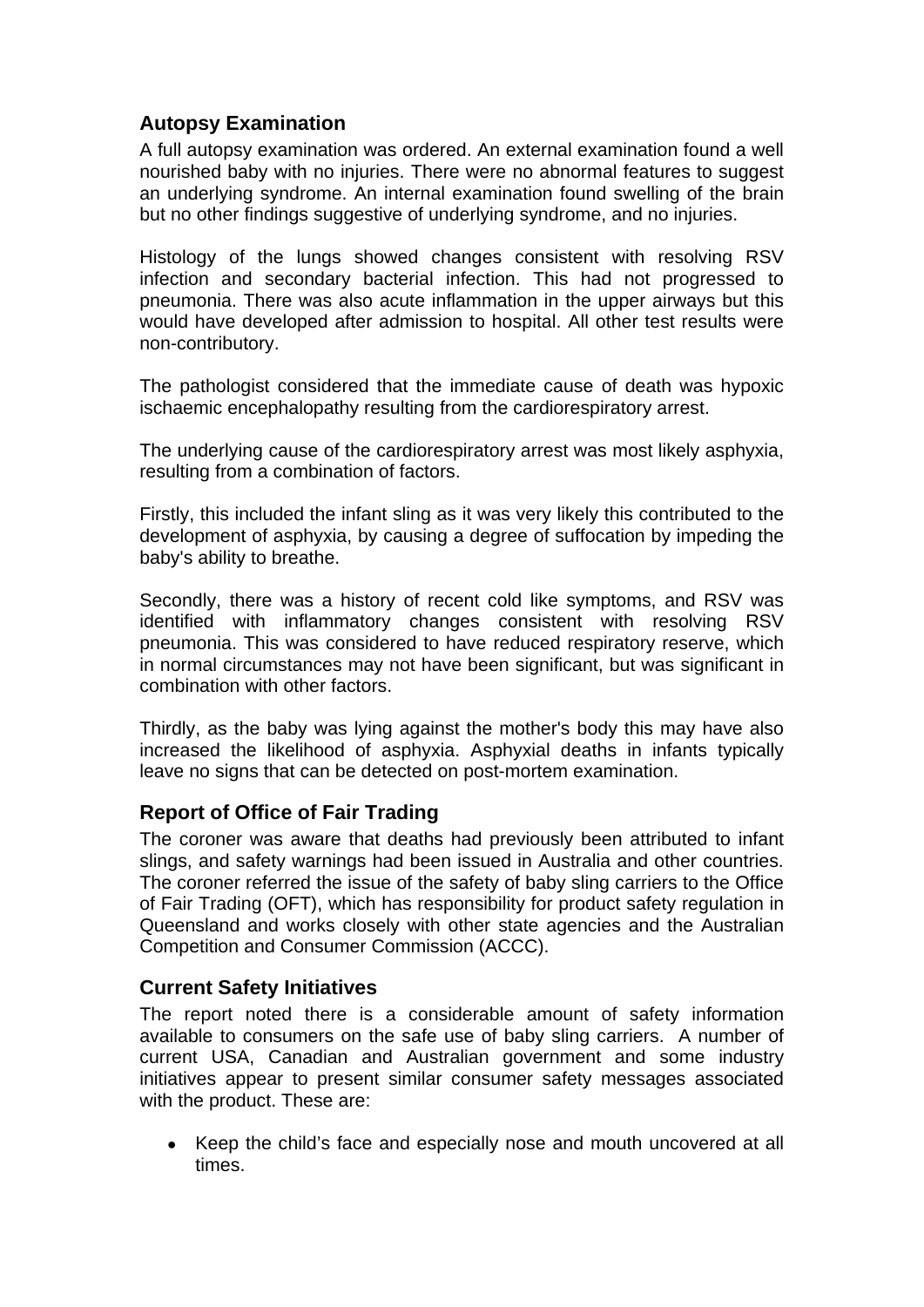- Avoid the child being curled into the 'C' position where the child's chin touches the chest and blocks the airways.
- Show caution and seek medical advice about using baby sling carriers for premature infants, if they have a cold or a low birth weight.
- Regularly check the child to ensure the child has not slipped into the pouch covering the child's nose and mouth.
- Reposition the child after breast feeding to keep the nose and mouth clear.

#### **Australia**

The national product safety regulator the ACCC has issued a number of warnings and alerts in relation to the safety of baby sling carriers since 2010. These include the publication of a brochure and information contained in the 'Keeping Baby Safe booklet', which can be accessed via the following link:

<http://registers.accc.gov.au/content/index.phtml/itemId/1047880>

The Product Safety Australia website also contains information on the safety of baby sling carriers which can be viewed via the following link:

<http://www.productsafety.gov.au/content/index.phtml/itemId/989114>

The ACCC has been actively involved in an international collaboration on baby sling carrier safety as part of a pilot project to align product safety standards across international boundaries. The ACCC has provided the coroner with information on this international collaboration project.

## **Queensland**

The Queensland OFT has embarked upon a significant industry and consumer education campaign which will be commenced in early 2014 and be run over a 12 month period. This was prompted not only by the three infant deaths since 2010 but also by marketplace surveys that showed a general lack of awareness by industry about safe use and other research which revealed conflicting safety information is being provided to consumers which is likely contributing to unsafe use. The campaign will rely heavily on expertise from industry and community partners and those that are part of the Queensland Consumer Products Injury Research Advisory Group (such as Kidsafe Qld, Centre for Accident Research and Road Safety – Queensland, ACCC and the Queensland Injury Surveillance Unit).

The campaign's target audience will be prospective and new parents and suppliers of baby sling carriers. This includes online suppliers.

The campaign will predominantly focus on social media activities and other internet channels (such as parenting blogs). Some of the proposed activities include:

- Integrating safe-use information on baby sling carriers within OFT's Community Engagement activities;
- Encouraging industry (including market traders and known internet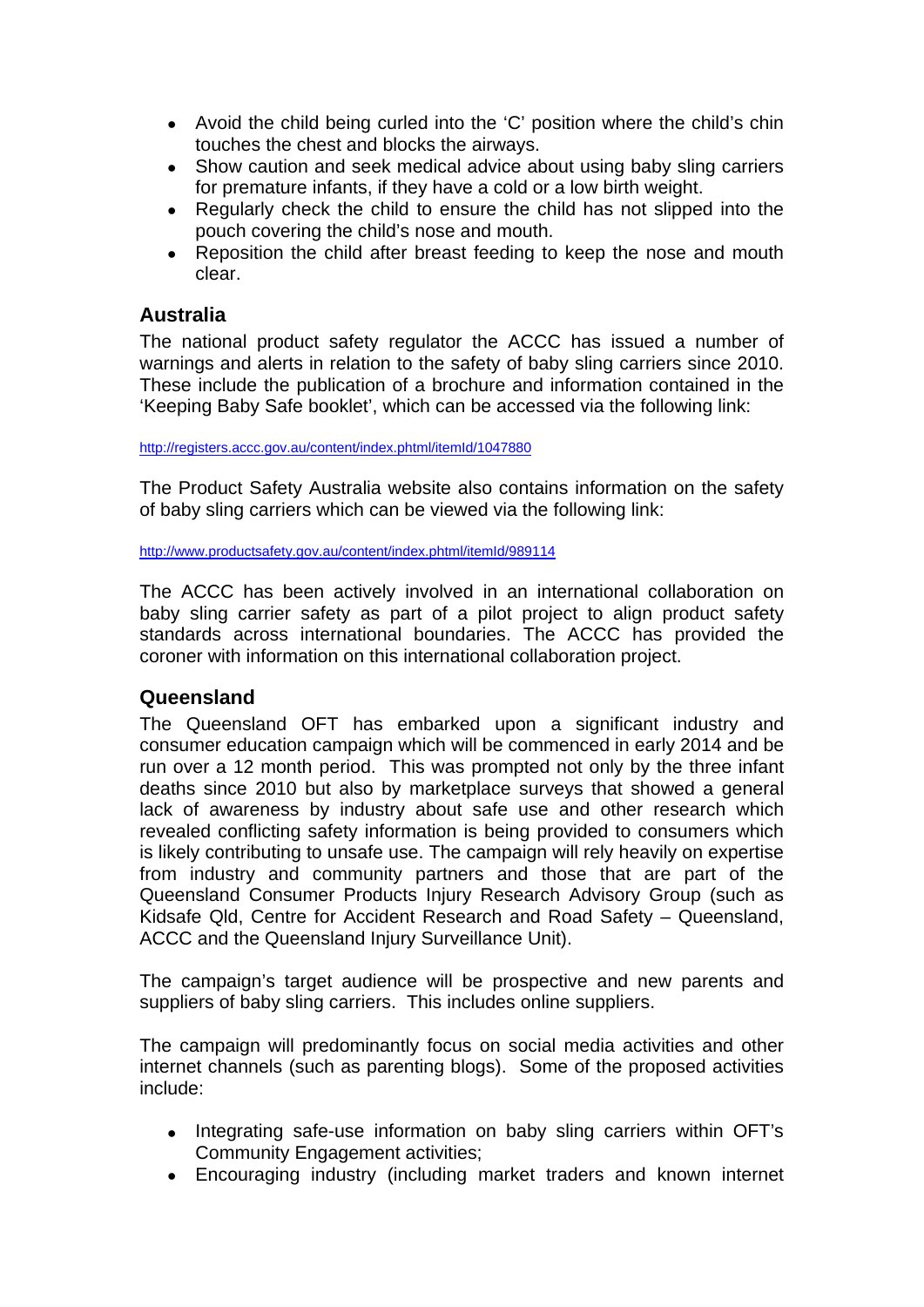suppliers) to incorporate a standardised safe use message at point of sale.

- Developing and launching a You -Tube video on safe use of baby sling carriers.
- Developing safety posters and a 7 Safety Steps themed brochure for dissemination to key stakeholder groups.
- Wide use of social media, the OFT's website and parenting blogs.
- National participation from other regulators will be encouraged.
- Existing local and national networks will be relied on to disseminate clear consistent messages about safe use.

The OFT has also issued a number of warnings about safety slings and has developed a draft 7 Safety Steps brochure of safe sling use which form part of the education campaign in 2014. The seven safety messages are:

- 1. Ensure you can see the baby's face, especially the nose and mouth, at all times and that the face remains uncovered by the sling or your body. Babies have suffocated while using slings.
- 2. Ensure the baby's chin is up and away from their body, as any pressure on the chin can close the airway. Put the baby in a slanted or upright position. This will give the baby a straight, flat back with head support, the chin up and the face clearly visible.
- 3. When bending over, support the baby with one hand behind his or her back and bend at the knees, not at the waist.
- 4. Always check your sling before placing your baby in it. Check the seams and look for any signs of wear and tear that could potentially cause harm to your baby.
- 5. Regularly check the baby. Babies can be in distress without making any noise or movement.
- 6. Be alert to your own safety  $-$  slings can affect the way you move, particularly on stairs. Be alert for things that may fall on the baby, for example hot drinks.
- 7. Follow instructions for use and pay attention to any weight or age restrictions. Consult a doctor before using a sling with a premature baby.

#### **Summary and conclusions**

In its summary and conclusions the OFT advised as follows:

Banning baby sling carriers or particular types of baby sling carriers or regulating for performance requirements does not appear justified. However, some intervention to raise awareness about the risk associated with baby sling carriers in a clear and consistent manner both to consumers and industry would appear to be justified.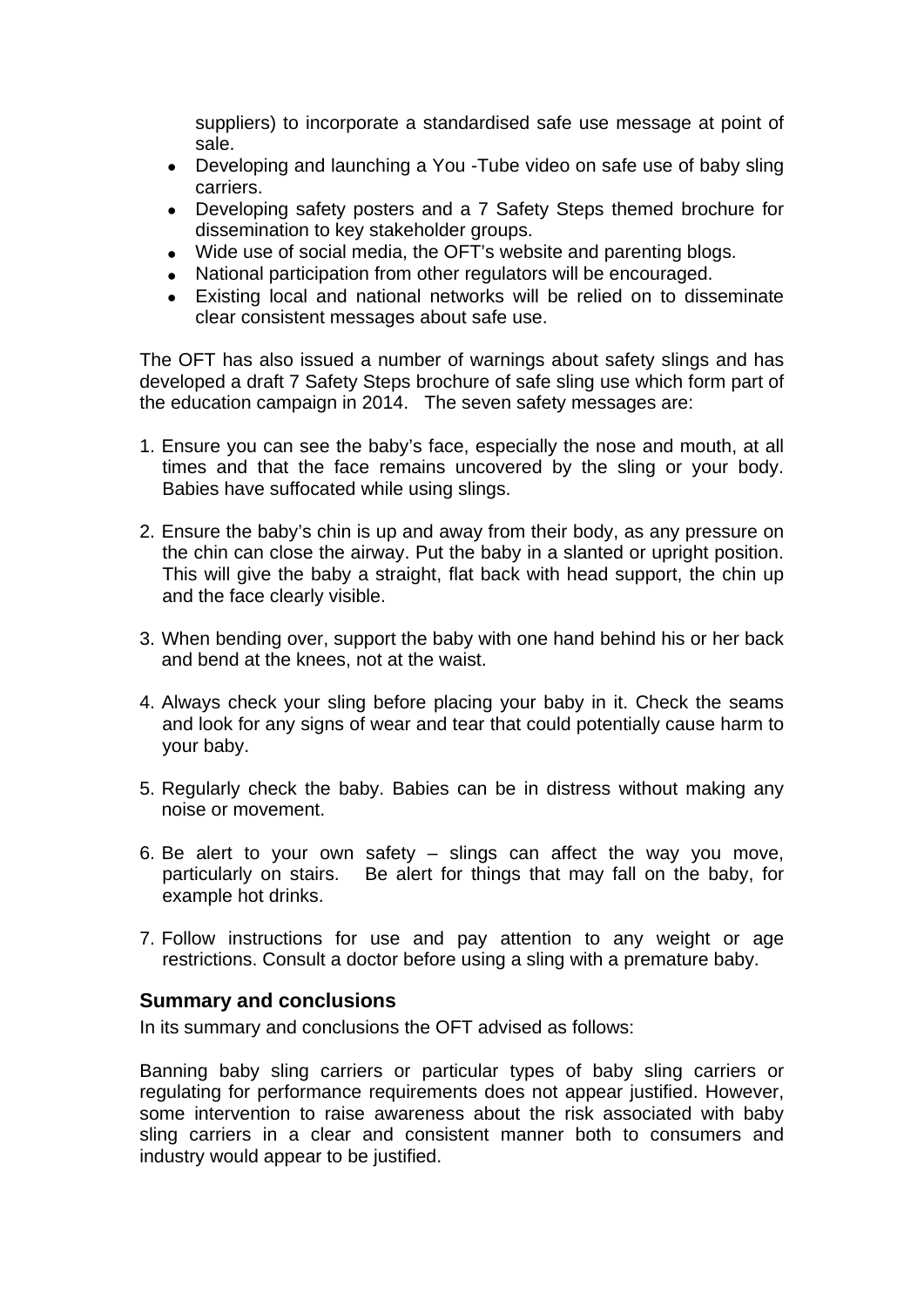The incorrect positioning of the infant in a sling appears to be a significant factor in suffocation.

Some slings that have a deep pouch that an infant can slide into may not be as safe as others that hold the child in a more vertical position. The two slings involved in the deaths in Queensland in 2010 and 2013 are the pouch type.

There may be a benefit in developing a standardised safety message that all those interested in the safety of infants can adopt based around the work undertaken internationally by Australia, USA and the European Union.

Armed with the safety knowledge it is a relatively simple task to use a sling safely with the simple message of keeping the infants face and mouth uncovered and keeping the baby's back straight.

The apparent large number of baby sling carriers sold second hand, handed down or sold via the internet should be taken into consideration when developing consumer education programs.

There may be a lack of awareness of the suffocation risk if an infant is being carried close to the body with the face and mouth either covered by fabric or pressed against the carrier's body.

Falls are the most common injury to infants associated with baby slings.

The development of an Australian Standard based upon the American Society of Testing and Materials (ASTM) standard may be successful in providing a safety benchmark for industry. However, Australian suppliers can already use the ASTM standard as a benchmark should they choose to do so.

There may be a benefit in educating industry in terms of what constitutes a 'safer' sling (i.e. one that allows the child to remain as flat as possible or vertical and have the face, especially nose and mouth, uncovered at all times and free from gaps where the child can fall through or trap the head).

There may be benefit in mandating requirements for slings to have permanent and standard safe use instructions and hazard identification if industry is unwilling to do this voluntarily.

Improved and standardised warnings would have a minimum cost impact on business but could have a high impact on safe use by parents and caregivers.

Standardised warnings can also be promoted in education campaigns across a number of government and non-government agencies that have an interest in child safety.

Some research suggests it is common for consumers to seek information about baby sling carriers from the internet, which should be taken into account when developing education programs.